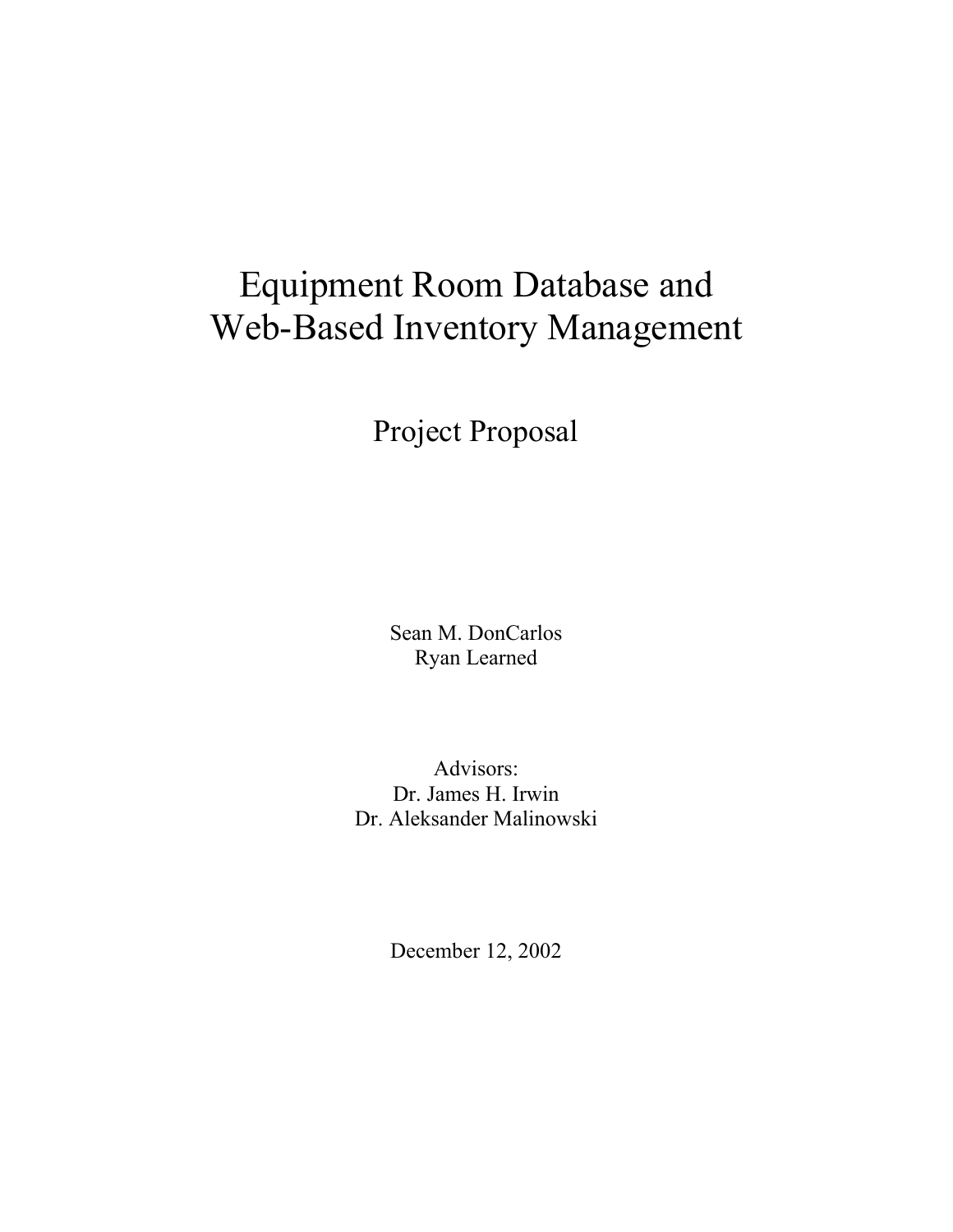# **TABLE OF CONTENTS**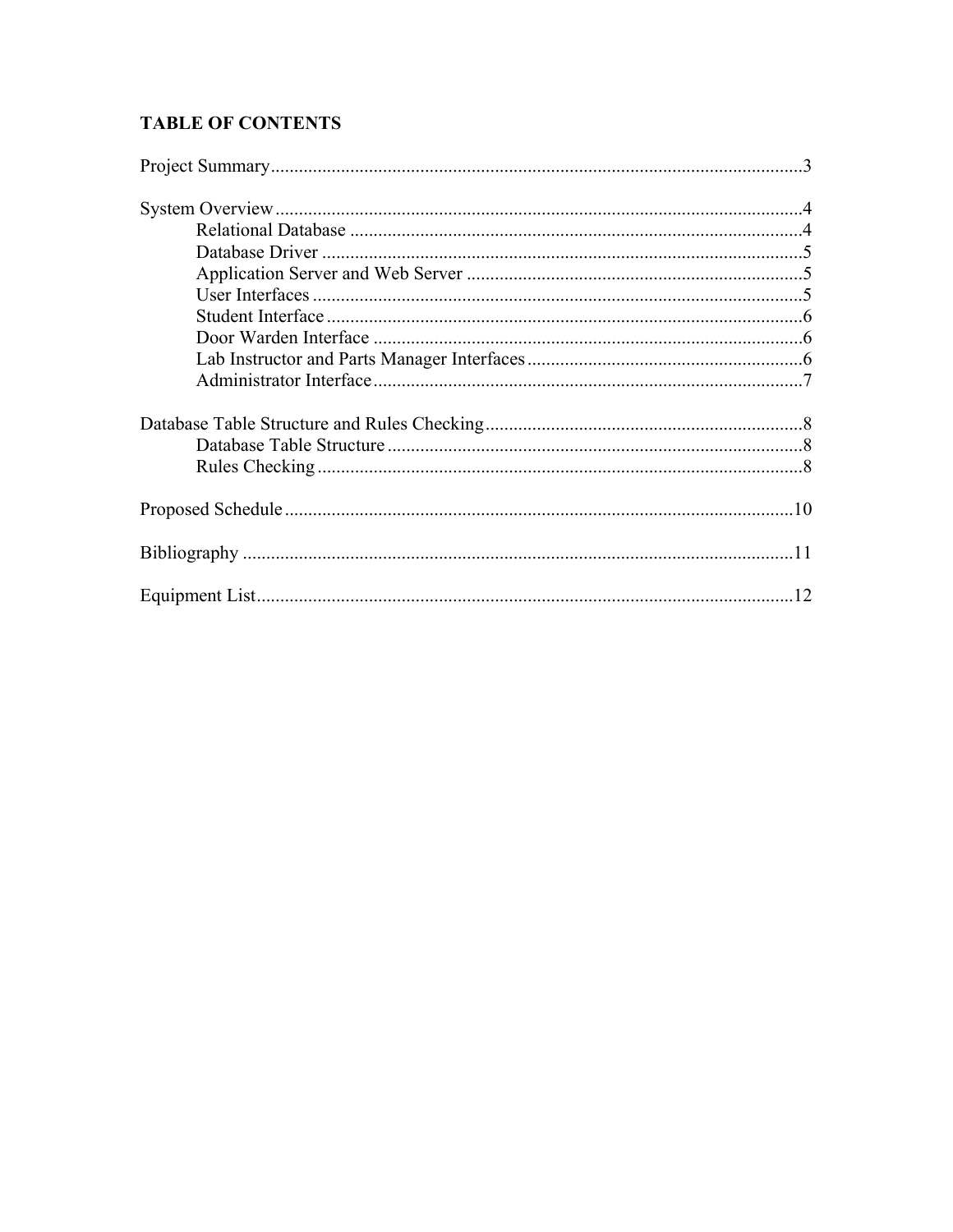## **PROPOSAL SUMMARY**

The proposal for the EE 452 senior capstone project is to design and implement an inventory management system for the ECE department's equipment room. This system will be web-based. The system will be capable of maintaining the lists of parts and authorized users and tracking parts checked out against users.

To facilitate easy checking in and out of parts, the design of the user interface is to be made as simple as possible. Also, a bar code scanner will be provided in the equipment room to expedite the parts checking process.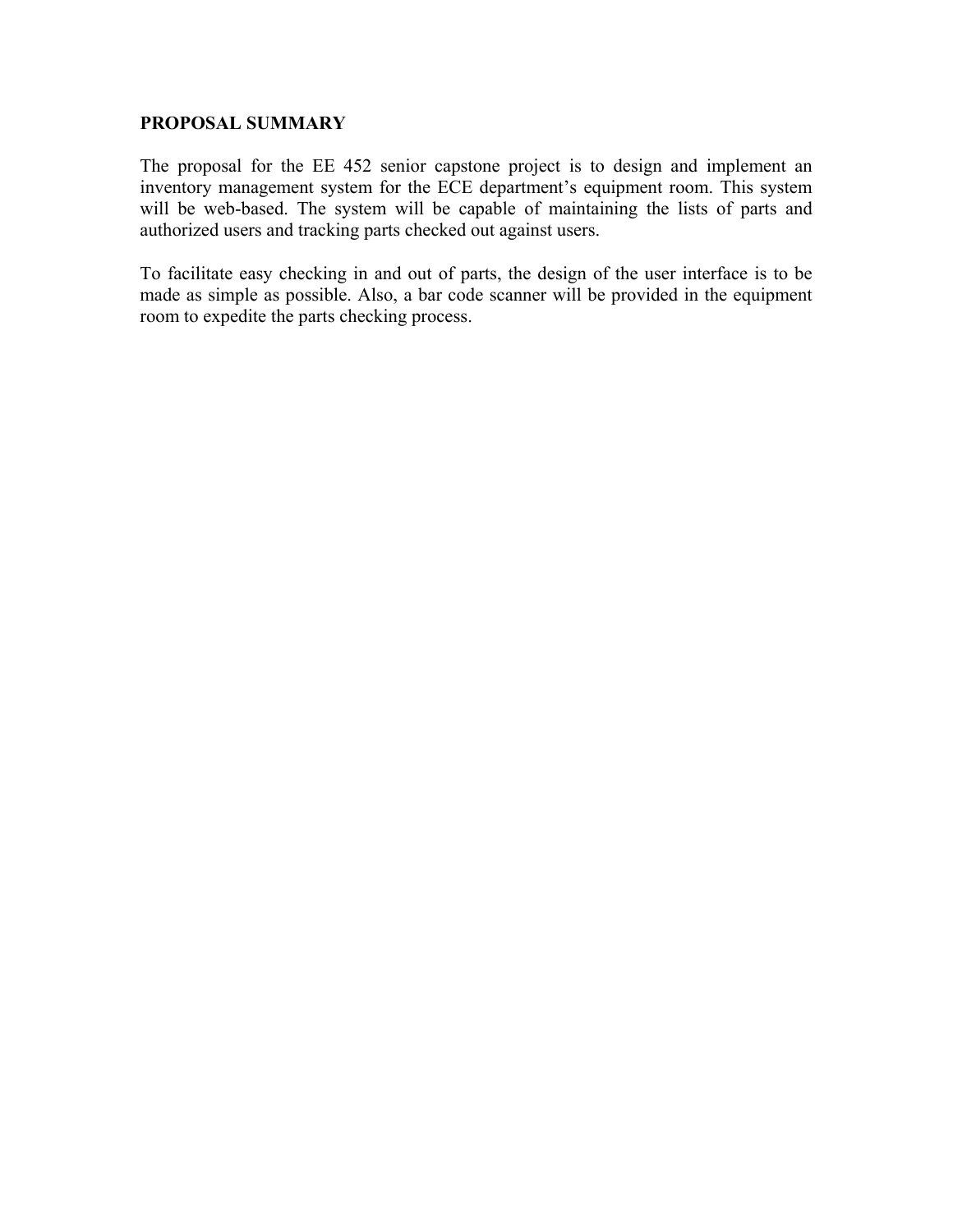## **SYSTEM OVERVIEW**

The inventory management system consists of three main software components: the database, the user interface(s) and the bridge software between the user interface(s) and the database. The bridge software is required because current web servers and browsers do not have the ability to communicate directly with a database.



Figure 1 – System block diagram for an inventory management system. The data flow shown represents a user searching for parts.

## **Relational Database**

The relational database contains all of the information needed to track the equipment room inventory. The database can be searched or changed. Searching the database (called a *query*) causes it to return a subset of the data (called a *recordset*) that matches the search criteria. Changing the database by inserting, updating or deleting information causes the database to return status information regarding the success or failure of the change. Any operation on a database is called a *transaction.*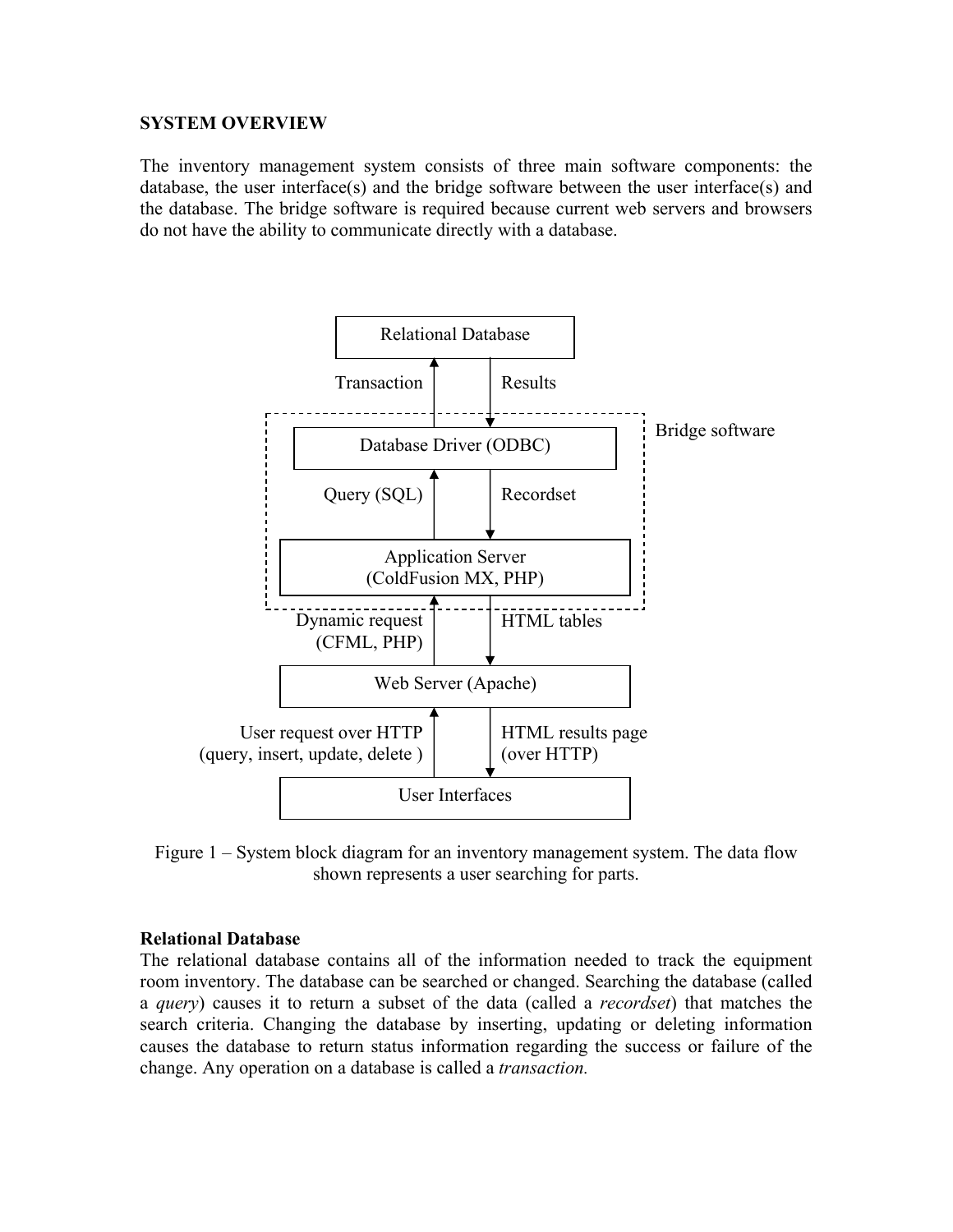# **Database Driver**

The relational database is usually stored in a proprietary format and cannot be interpreted by the user or other software without the assistance of a database driver. The driver takes incoming SQL or XML transactions and converts them to a form understood by the database. The driver also passes recordsets and the status of attempted database changes back to the requesting application.

Two of the most prevalent drivers are ODBC (Open DataBase Connectivity) and JDBC (Java DataBase Connectivity). Our prototype server will use the Microsoft SQL Server's built-in ODBC driver. Our production server will use MyODBC.

# **Application Server and Web Server**

When a web server receives a request for a web page, it normally retrieves the page and passes it back to the browser. Web pages that retrieve or manipulate data from a database, however, contain sections of non-HTML code (such as JavaScript or PHP) that browsers cannot interpret on their own. Therefore, web servers pass such pages to application servers, which interpret the non-HTML code, retrieve the data and return the results in HTML for display in the browser.

In general, application servers may be implemented as actual server software, such as Macromedia ColdFusion MX Server, or they may be as simple as small Java applets. Our prototype server will use Macromedia ColdFusion MX Server Developer Edition as its application server and web server. Our production server will use PHP as its application server and Apache as its web server.

## **User Interfaces**

Each class of user will have a separate user interface appropriate for the functions that user class requires. This separation helps enforce security and data integrity.

All I/O shown in the block diagrams below is between the user's browser and the web server, conducted over HTTP (Hypertext Transfer Protocol), as illustrated in Figure 1, unless otherwise noted. In addition, all user interface blocks assume the presence of basic human interface devices (keyboard, mouse and display).



Figure 2 – Block diagram for student interface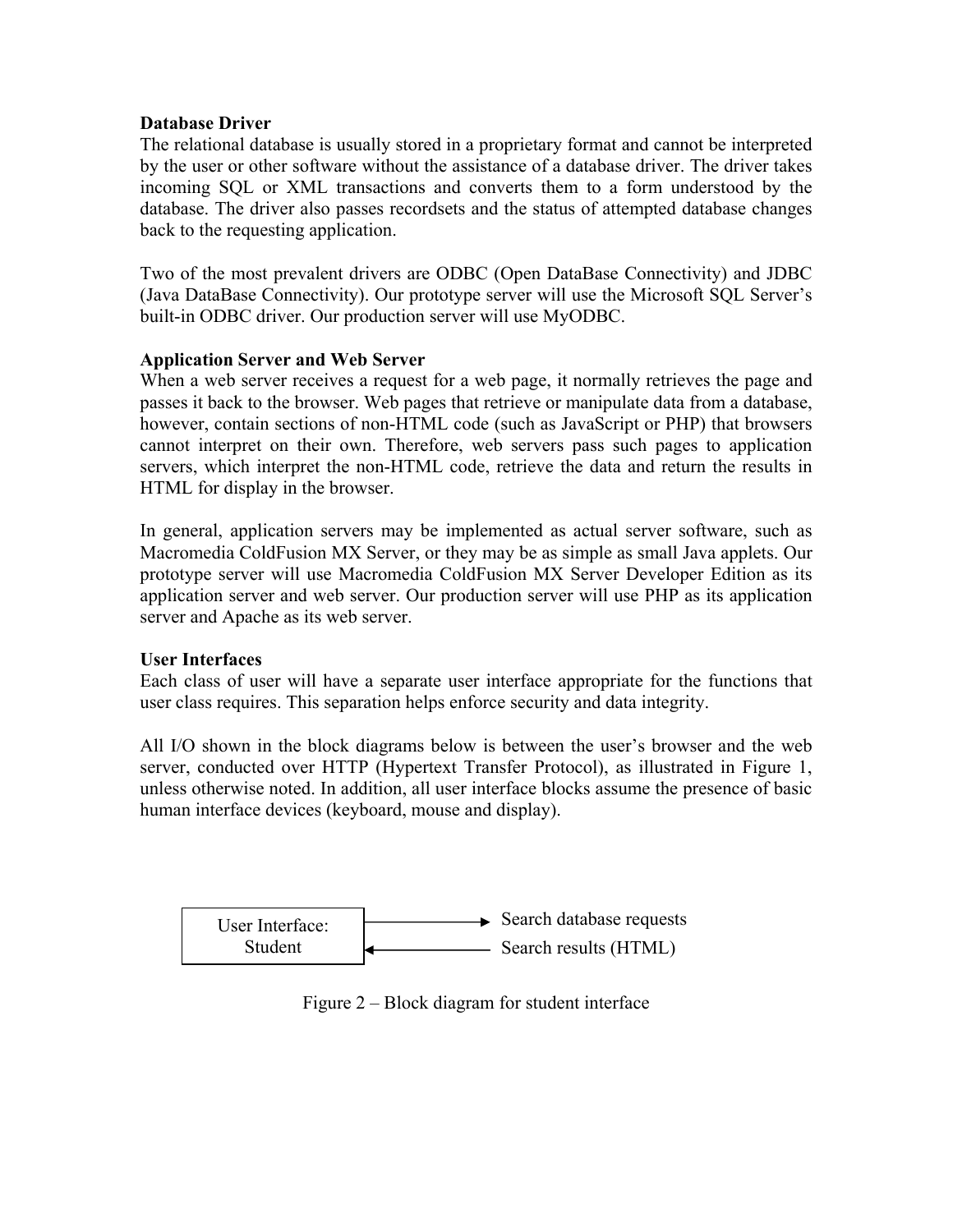## **Student Interface**

The student needs to be able to search the database for the availability of a given part or type of part, and also for what parts the student currently has checked out. Preferably, he should be able to do this from any computer with a suitable web browser.



Figure 3 – Block diagram for door warden interface

# **Door Warden Interface**

The door warden's primary function is to check parts in or out of the equipment room. To aid this process, the door warden will be given a bar code scanner to streamline part number and ID number entry. The warden can search the database for part availability and can display the list of parts checked out by any student or set of students.



Figure 4 – Block diagram for lab instructor and parts manager interface

# **Lab Instructor and Parts Manager Interface**

The lab instructor and parts manager can do everything the door warden can, plus they can also reserve parts, preventing them from being checked out. A lab instructor could do this to ensure availability of parts for a particular experiment. The parts manager may reserve parts to reflect damaged parts that are not suitable for use but are expected to be repaired in the future.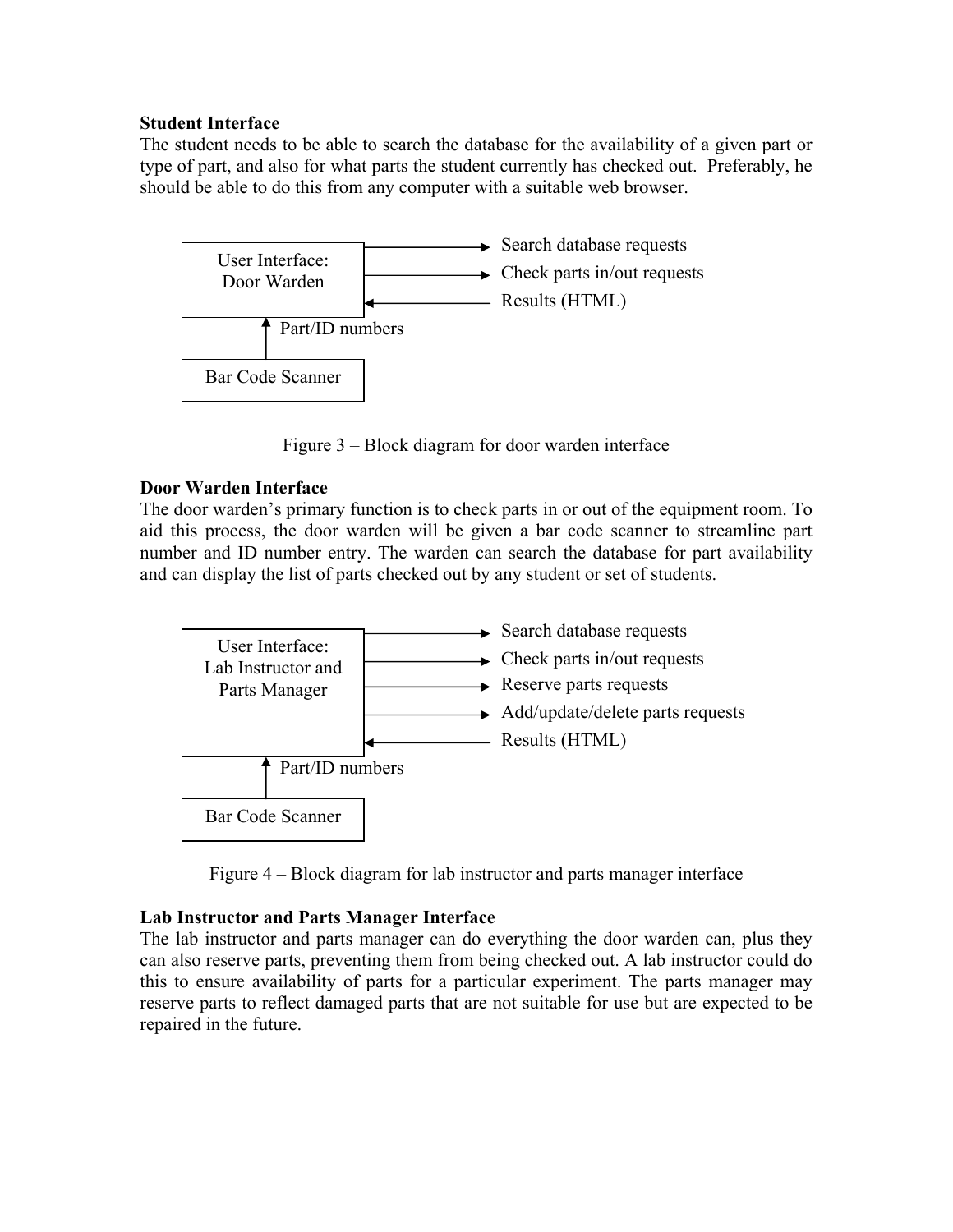The lab instructor has the limited ability to update the parts count in the database to reflect parts destroyed beyond repair in the laboratory. The parts manager has the more general ability to add parts to reflect received part orders, to delete parts that are no longer used, and to change the quantity or description of parts currently in the database.



Figure 5 – Block diagram for administrator interface

# **Administrator Interface**

The administrator is in complete control of the system and can perform any and all functions associated with the system. The administrator is the only user capable of adding, editing and deleting other users from the system.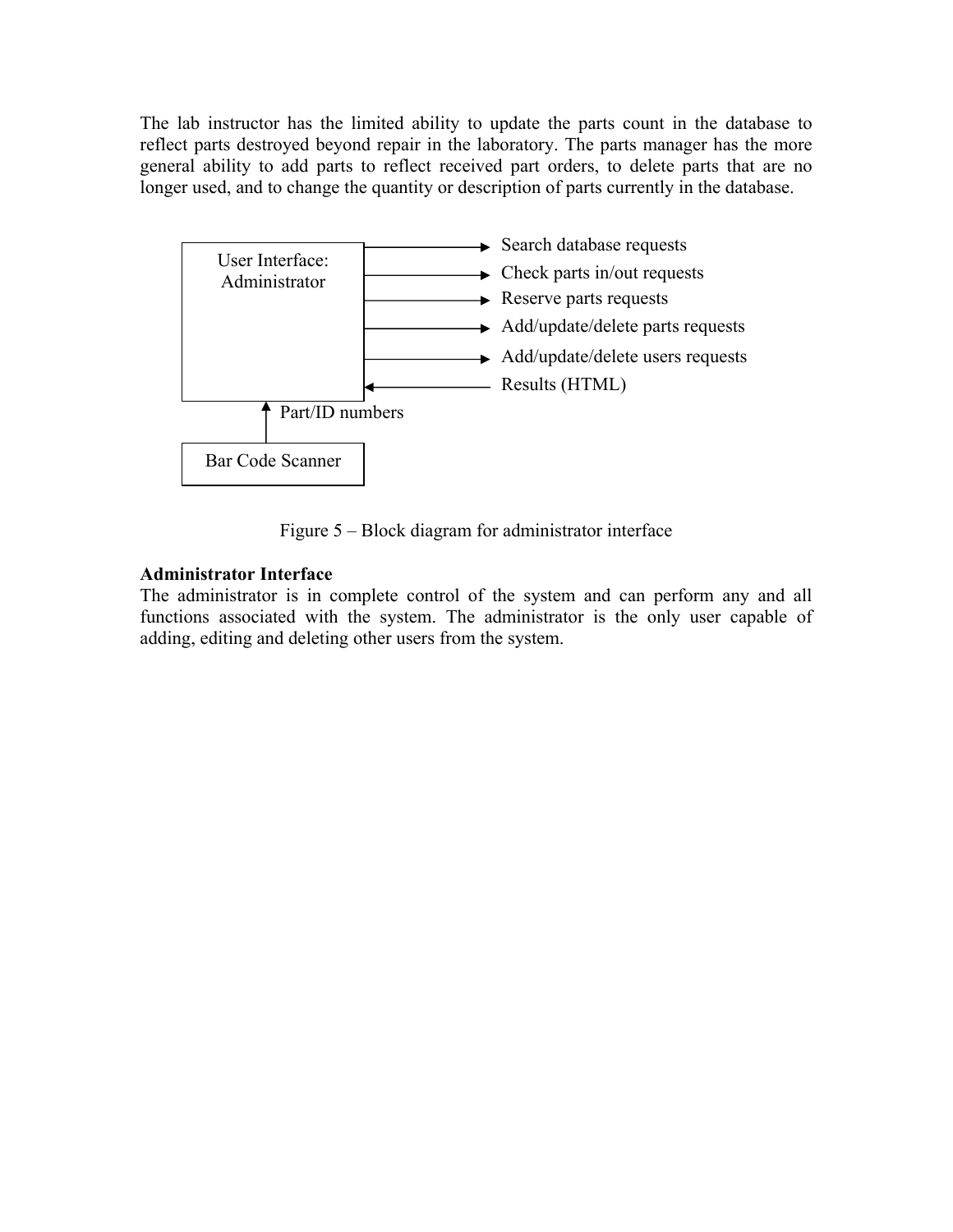# **DATABASE TABLE STRUCTURE AND RULES CHECKING**

## **Database Table Structure**

The database table structure defines the individual pieces of data that may be stored in the tables and any particular formats that apply to the data. The table structure is defined by the number of fields contained in the table and each field's name and data type. Usually, a structure also contains some indication of the purpose of each field.

The inventory management system uses three tables. The Users table maintains the login information and access level for each user of the system. The Parts table contains the part description and quantity information for each part available in the equipment lab. The Checkout table relates Parts checked out to the Users checking them out.

The database table structure for the Users table is shown in Figure 6. All structures are subject to change as the project progresses.

| <b>Field Name:</b> | <b>Field Data Type:</b> | <b>Purpose:</b>                               |
|--------------------|-------------------------|-----------------------------------------------|
| UserID             | 32-bit unsigned integer | Unique user ID for each user. Students will   |
|                    |                         | use their 6-digit Bradley ID number for       |
|                    |                         | their user IDs. Faculty will be assigned      |
|                    |                         | unique user IDs differently.                  |
|                    |                         |                                               |
| Password           | 20-character string     | A 6 to 20-character password for login and    |
|                    |                         | authentication.                               |
| FirstName          | 20-character string     | User's first name.                            |
| LastName           | 20-character string     | User's last name.                             |
| AccessLevel        | 8-bit unsigned integer  | An integer from 1 to 6, representing the      |
|                    |                         | level of access the user has to the database. |

Figure 6 – Database table structure for Users table

For more information on database table structures, visit the project website at: http://cegt201.bradley.edu/projects/proj2003/equiprd/tablestructure.html

## **Rules Checking**

To ensure that the database remains only in consistent states, attempts to interact with the database must be checked against rules that determine whether the attempt is a valid one. Three factors can make an attempt invalid:

**Invalid Input Data Type -** The data entered must match the type expected. For example, it would be inconsistent to enter "Sean" into a User ID field expecting a 32-bit integer.

**Inconsistent Manipulation of Data -** If a value changes, these changes must be reflected throughout the entire database. For example, it would be inconsistent to check out a part against a user and not decrement the value in that part's Available field, as doing so would create an "extra" part in the system that did not physically exist.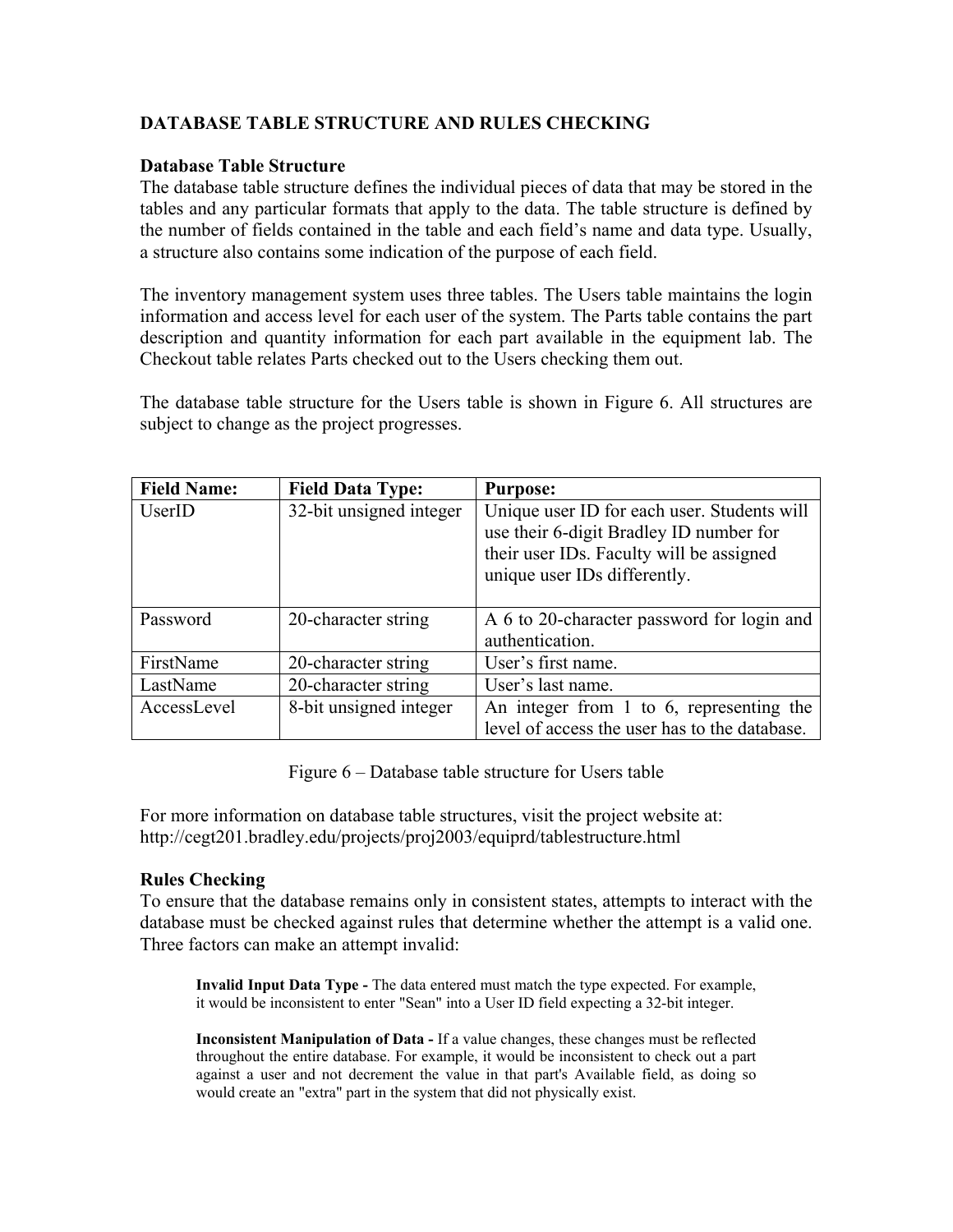**Impossible Manipulation of Data -** A user must not be able to cause a change in the system that is inconsistent with physical reality or the database table structure itself. For example, it would be inconsistent to check out a part if that part's Available field equals 0, as it is physically impossible to check out a part that is not available. It would also be inconsistent to assign a user an Access Level greater than 6, as such access levels do not exist in the system.

Note that security-related rules are not covered by this form of rules checking. Rules checking aims to ensure that a given attempt to interact with the database makes sense; security checking determines whether the system should even allow the user to make the attempt.

Some simple rules for the Users table are shown in Figure 7. All rules are subject to change as the project progresses.

#### **ID Number**

- 1. Must be a 32-bit integer
- 2. Primary key (each record must have a unique value in its ID Number field)

#### **First Name**

- 1. Must be 1-20 characters in length
- 2. Can only contain A-Z, a-z, hyphens and spaces
- 3. Cannot begin with a space or hyphen

#### **Last Name**

- 1. Must be 1-20 characters in length
- 2. Can only contain A-Z, a-z, hyphens and spaces
- 3. Cannot begin a space or hyphen

#### **Password**

1. Must be 6-20 characters in length

2. Can only contain A-Z, a-z, 0-9

#### **Access Level**

1. Must be an integer between 1 and 6, inclusive.

#### Figure 7 – Rules for Users table

For more information on database table structures, visit the project website at: http://cegt201.bradley.edu/projects/proj2003/equiprd/rules.html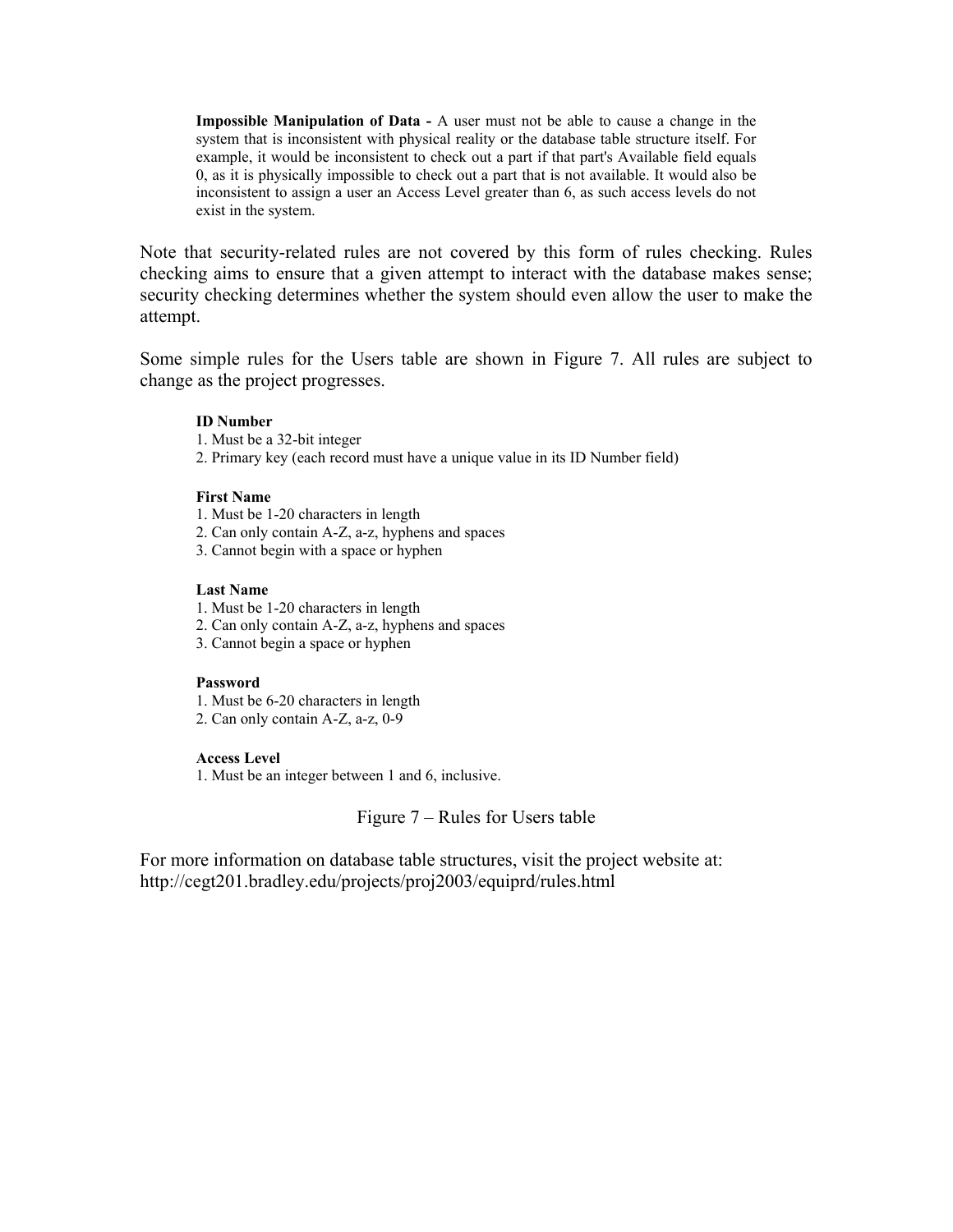# **PROPOSED SCHEDULE**

The proposed schedule is shown in Figure 8. All schedule times are subject to change as the project progresses. There is a built-in window between the time work is to be done on the prototype server and corresponding work is to be done on the production server. This window allows for unexpected delays and difficulties without disrupting the project timeline.

| Date     | <b>Sean's Tasks</b>                  | <b>Ryan's Tasks</b>                          |
|----------|--------------------------------------|----------------------------------------------|
| Jan 23   | Design tables and user interfaces on | Begin learning PHP language, assist in       |
|          | prototype (ColdFusion) server, begin | design of user interfaces.                   |
|          | learning PHP language                |                                              |
| Jan $30$ | Continue designing and testing of    | Continue learning PHP and assisting in       |
|          | user interfaces.                     | design.                                      |
| Feb 6    | Design and test security features on | Integrate and test barcode scanner and       |
|          | prototype server.                    | magnetic striper reader into<br>user         |
|          |                                      | interface on prototype server.               |
| Feb 13   | Design and test logging features on  | Begin porting tables and user interfaces     |
|          | prototype server.                    | to production (PHP) server                   |
| Feb 20   | Finish design on prototype server.   | Continue porting and test.                   |
| Feb 27   | Begin assisting in port of code to   | Integrate and test barcode scanner and       |
|          | PHP on production server.            | magnetic<br>stripe<br>reader<br>into<br>user |
|          |                                      | interface on production server.              |
| Mar 6    | Continue porting and testing.        | Port and test security features<br>on        |
|          |                                      | production server.                           |
| Mar 13   | Continue porting and testing, begin  | Port and test logging features<br>on         |
|          | writing any needed documentation     | production server.                           |
|          | for end users.                       |                                              |
| Mar 20   | <b>Spring Break</b>                  | <b>Spring Break</b>                          |
| Mar 27   | Finish design on production server.  | Finish design on production server.          |
| Apr $3$  | Prepare for project exposition.      | Prepare for project exposition.              |
| Apr 10   | Project exposition                   | Project exposition.                          |
| Apr $17$ | Work on presentation and report.     | Work on presentation and report.             |
| Apr 24   | Work on presentation and report.     | Work on presentation and report.             |
| May 1    | Work on presentation and report.     | Work on presentation and report.             |

Figure 8 – Proposed schedule for inventory management system project work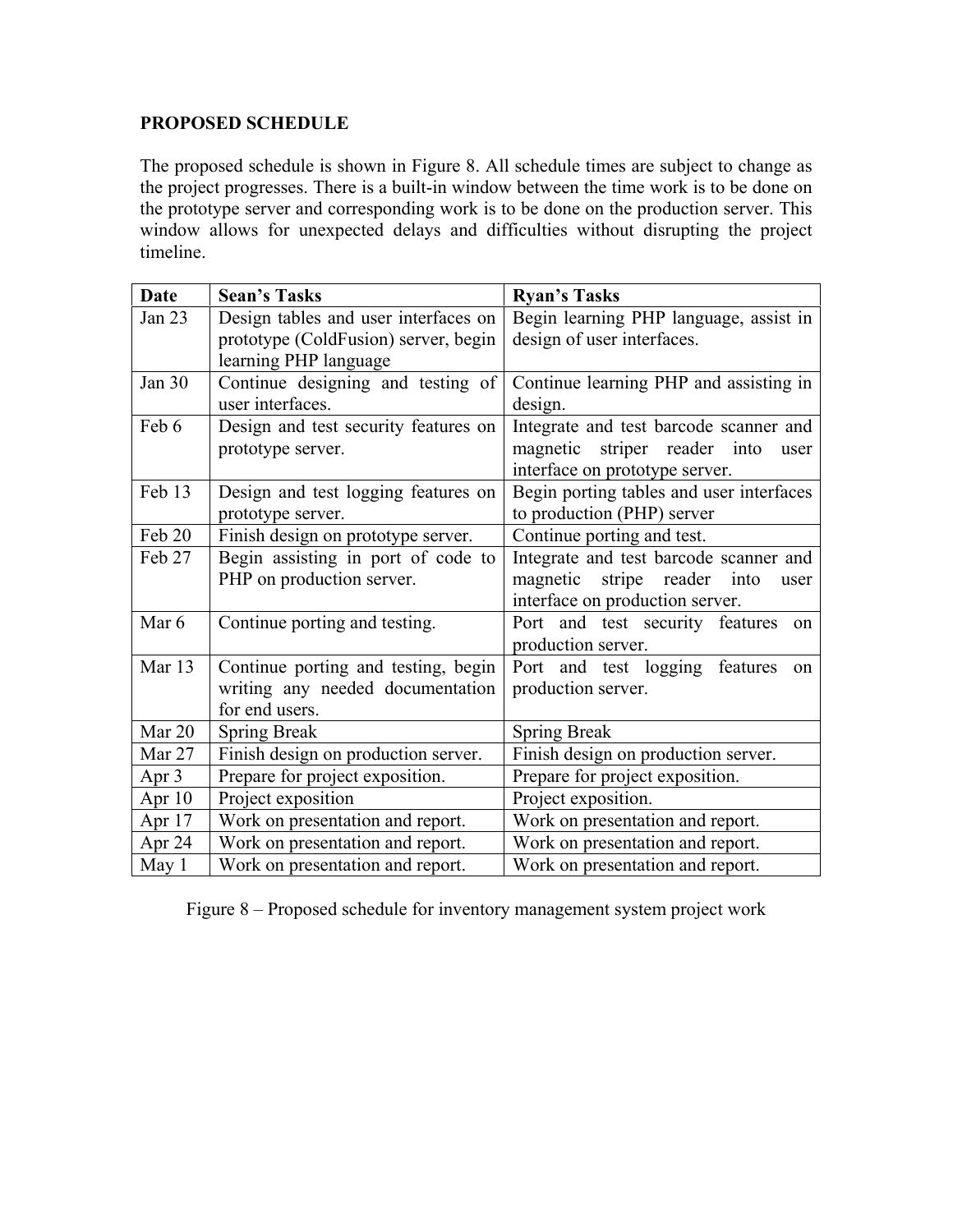#### **BIBLIOGRAPHY**

Much of the following bibliography was used in the comparison and selection of the database and application server software.

#### **Databases**

IBM DB2 Universal Database 7.2 http://www-3.ibm.com/software/data/db2/udb/features.html

Microsoft Access 2002 http://www.microsoft.com/office/access/default.asp

Microsoft SQL Server 2000 http://www.microsoft.com/sql/evaluation/sysreqs/2000/default.asp

MySQL AB MySQL 4.0 http://www.mysql.com

Oracle 9*i*DB http://www.oracle.com/ip/deploy/database/oracle9i/

#### **Application Servers**

Jakarta Tomcat 4.1 http://jakarta.apache.org/

Macromedia ColdFusion MX http://www.macromedia.com/software/coldfusion/

Macromedia JRun 4 http://www.macromedia.com/software/jrun/

Microsoft Internet Information Services (IIS) 5.1 http://www.microsoft.com/windows2000/server/

PHP 4.2.3 http://www.php.net

Sun ONE Active Server Pages 3.6.2 http://wwws.sun.com/software/chilisoft/sysreq.html

#### **Barcodes**

Barcode Generator http://www.barcodesinc/generator/

Barcode Frequently Asked Questions http://www.macromedia.com/software/coldfusion/